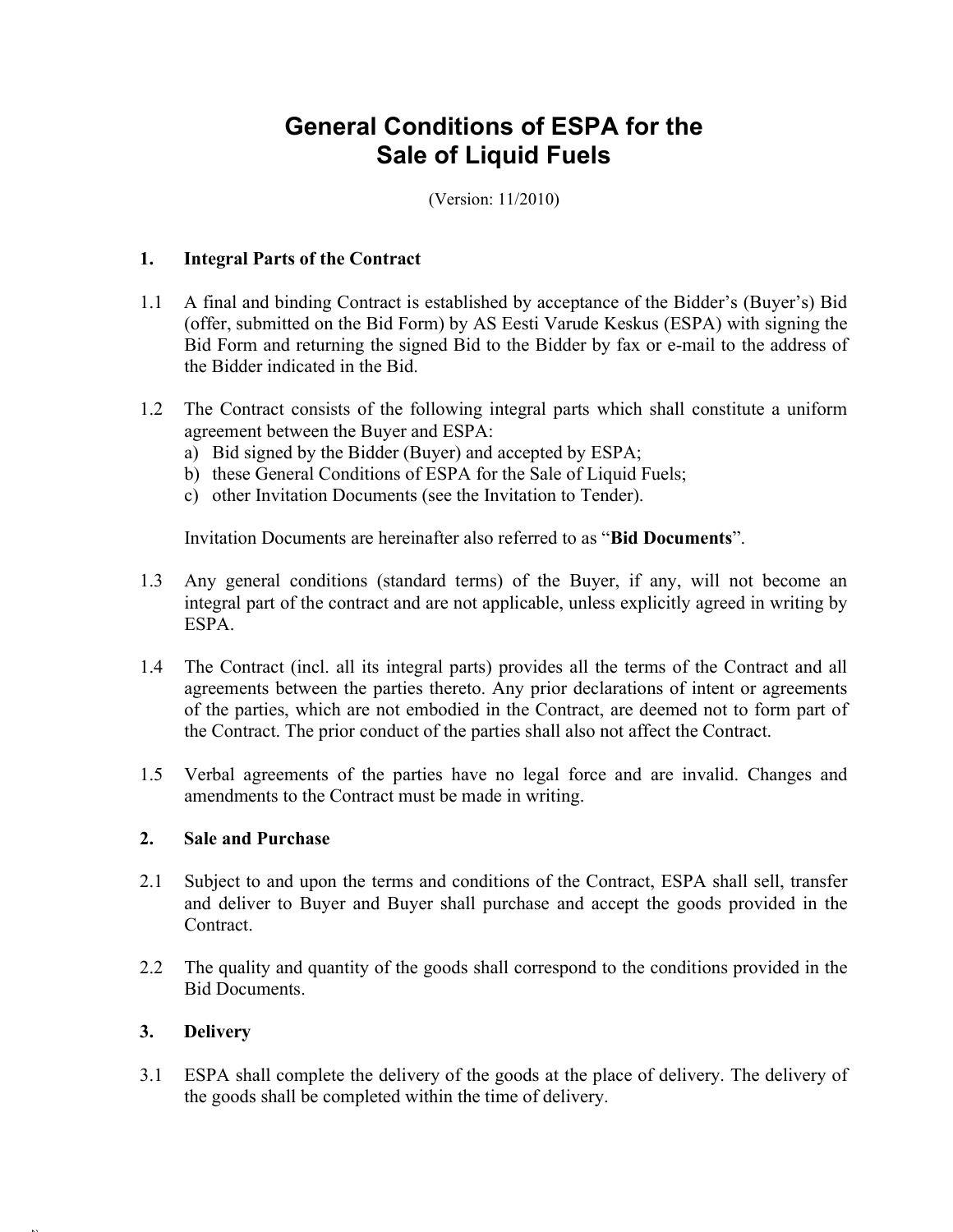- 3.2 The time of delivery is stipulated in the Bid Documents.
- 3.3 The place of delivery is stipulated in the Bid Documents. The place of delivery is the place of performance of the obligations of ESPA under the Contract.
- 3.4 The risk of accidental loss or accidental deterioration of goods is transferred from ESPA to the Buyer upon completion of the delivery of the goods.
- 3.5 The delivery of the goods is completed:
	- a. in case the goods will be left in the tank where they are, when the transfer of ownership of the goods to the Buyer has been recorded in the books of the Storage Operator;
	- b. in case of delivery of the goods into a barge, when the goods have flown through the flange of the Storage Operator's stationery pipeline of the loading terminal;
	- c. in case of delivery of the goods into a pipeline system, when the goods have flown through the valve of the branch line connecting the Storage Facility with the pipeline system;
	- d. in case of delivery of the goods into railway tanker or road tanker, when the goods have flown through the flange of the stationary pipeline of the loading terminal.

# 4. Ownership Transfer

- 4.1 The title to the goods is transferred to the Buyer when the delivery of goods is completed.
- 4.2 The receiving report for declaring the Ownership Transfer shall be concluded between the parties (the Storage Operator, ESPA and the Buyer or the carrier).
- 4.3 ESPA shall deliver the goods free of encumbrances and any rights of third parties.

# 5. Sale Price

- 5.1 The sale price of the delivered goods is calculated on the basis of the quantity determined during the execution of delivery.
- 5.2 Unless otherwise stipulated in the Bid Documents, the basis for calculating the sale price of the delivered goods shall be Platts CIF NWE Cargoes / Basis ARA average of the medium-quotation of the period mentioned in the Bid Documents. The sale price for the delivered quantity of goods shall consist of the aforesaid price plus/minus a fixed premium.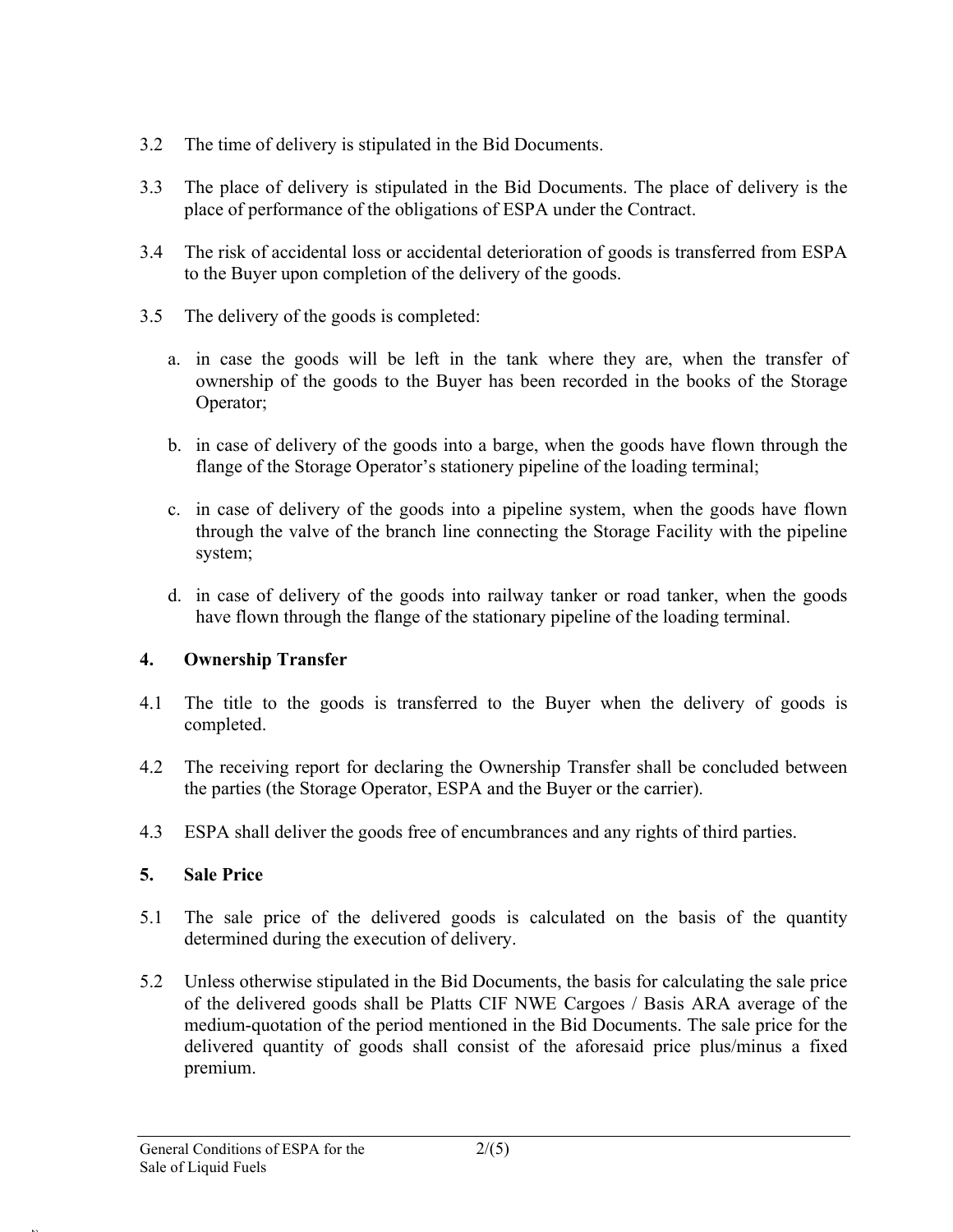- 5.3 Any costs and expenses that will occur after completion of the delivery of the goods will be paid by the Buyer and shall not be covered by ESPA.
- 5.4 The fixed premium shall be exclusive of mineral oil tax (excise tax), VAT and stockpiling tax/stockpiling fee; those will be indicated separately on the invoice and have to be paid in addition to the sale price if applicable.

#### 6. Payment

- 6.1 The Buyer shall
	- 6.1.1 pay the price for the goods to be delivered in advance before the delivery of the goods according to the invoice or preliminary invoice issued by ESPA
		- or
	- 6.1.2 provide an irrevocable Letter of Credit at least in the amount corresponding to the presumed sale price. The issuing bank and the wording of the Letter of Credit shall be agreed with ESPA prior.

The amount of prepayment or Letter of Credit shall be determined by ESPA, considering the presumed price of the goods in the period indicated in the Bid Documents in accordance with Commodity SWAP indicative price for this period offered by a financial institution selected by ESPA.

- 6.2 Another payment guarantee term can be stipulated in the Contract.
- 6.3 Unless otherwise stipulated in the Bid Documents, the invoices will be issued on the basis of the quantity determined by an independent inspector at the place of delivery (in tank). The independent inspector shall be mutually agreed according to Article 7.1.
- 6.4 In case ESPA has issued an invoice to the Buyer in the amount of the preliminary sale price of the goods, then after the final sale price of the goods has become known, ESPA shall issue an additional invoice to the Buyer (in case the final sale price of the goods is higher than the preliminary sale price) or credit invoice (in case the final sale price of the goods is lower than the preliminary sale price). The Buyer shall pay the unpaid part of the final sale price of the goods to ESPA within 14 (fourteen) days after receipt of the relevant invoice. ESPA shall return the amount indicated on the credit invoice to the Buyer (in case the Buyer has paid the preliminary sale price to ESPA in such extent) within 14 (fourteen) days after issuance of credit invoice, whereas ESPA is not obliged to pay any interest on this amount.
- 6.5 Upon delay with payment the Buyer shall pay delay interest in the amount of 0.06% (zero point zero six per cent) of the delayed amount per each day of delay.

# 7. Quantity and Quality Determination

7.1 Quantity and quality shall be certified by an independent inspector mutually agreed by ESPA and the Buyer. The scope of the inspection as well as the reference samples shall also be mutually agreed by ESPA and the Buyer. Costs of the verification of quantity,

 $23568585$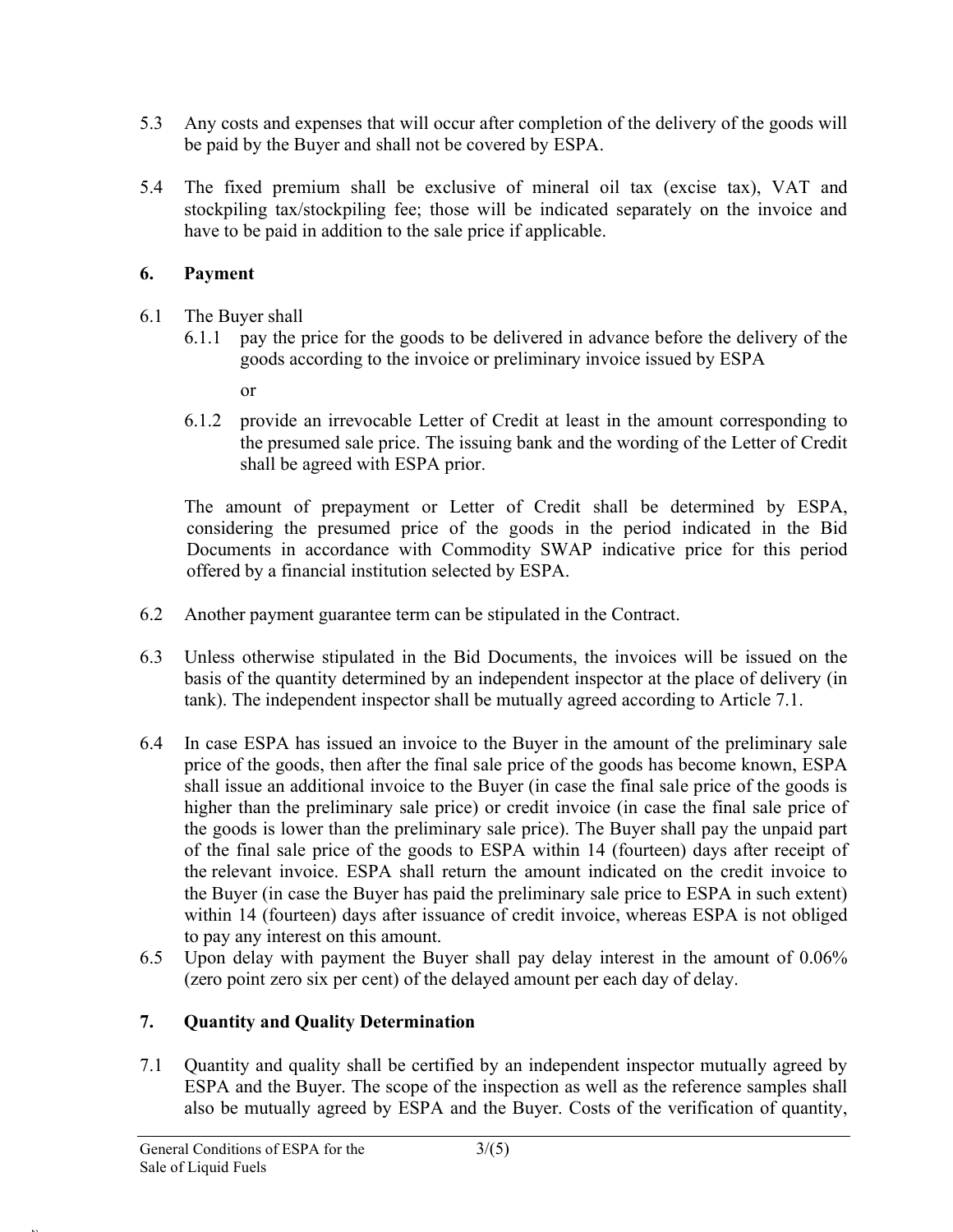type and quality shall be shared equally (50/50) between the Buyer and ESPA. Concerning to this the invoice for such costs shall be issued equally to the Buyer and ESPA.

- 7.2 Quantity and quality determination is carried out at the place of delivery. Quantity determination is carried out according to the official provisions by weighing, measurement or calibrated flow control unit acceptable to the customs authority. The gauging in onshore tanks must be carried out using standardized sounding, temperature and density determination. In case of quantity determination by flow control unit, the usage of only officially calibrated instruments is allowed. In case of volume conversion the ISO standard No 91/1 must exclusively be applied.
- 7.3 The delivered quantity in tonnes is the standard basis for invoicing, unless invoicing according to volume (litre  $15^{\circ}$  C) has been agreed upon. The volumes and weights determined by the weighing and sounding instruments, acceptable to the customs authority, are binding.
- 7.4 In case the Buyer inspects the delivered goods additionally after the completion of the delivery of the goods, those costs shall be borne by the Buyer.

# 8. Lack of Conformity of the Goods (in quantity and/or quality)

- 8.1 The goods must correspond to the specifications and conditions of the Contract.
- 8.2 The rights of the Buyer in case of late deliveries or lack of conformity of the goods (including in quantity and/or quality) are defined in the Law of Obligations Act of the Republic of Estonia.
- 8.3 In case of lack of conformity of the goods or a discovered deficiency, the Buyer has the right, at ESPA's choice, to a top-up delivery (removal of deficiencies, delivery of the flawless goods), withdrawal from the Contract, or reduction of the sale price of the goods. If ESPA chooses top-up delivery and fails to perform, the Buyer has the right to reduce the sale price of the goods.

# 9. Applicable Law

9.1 This Contract shall be governed, construed and enforced in accordance with Estonian laws. No provisions of international conventions or treaties regarding contracts on international sale and movement of goods will apply.

# 10. Resolution of Disputes

10.1 The Parties shall attempt to resolve any disputes arising from this Contract by negotiations.

 $23568585$